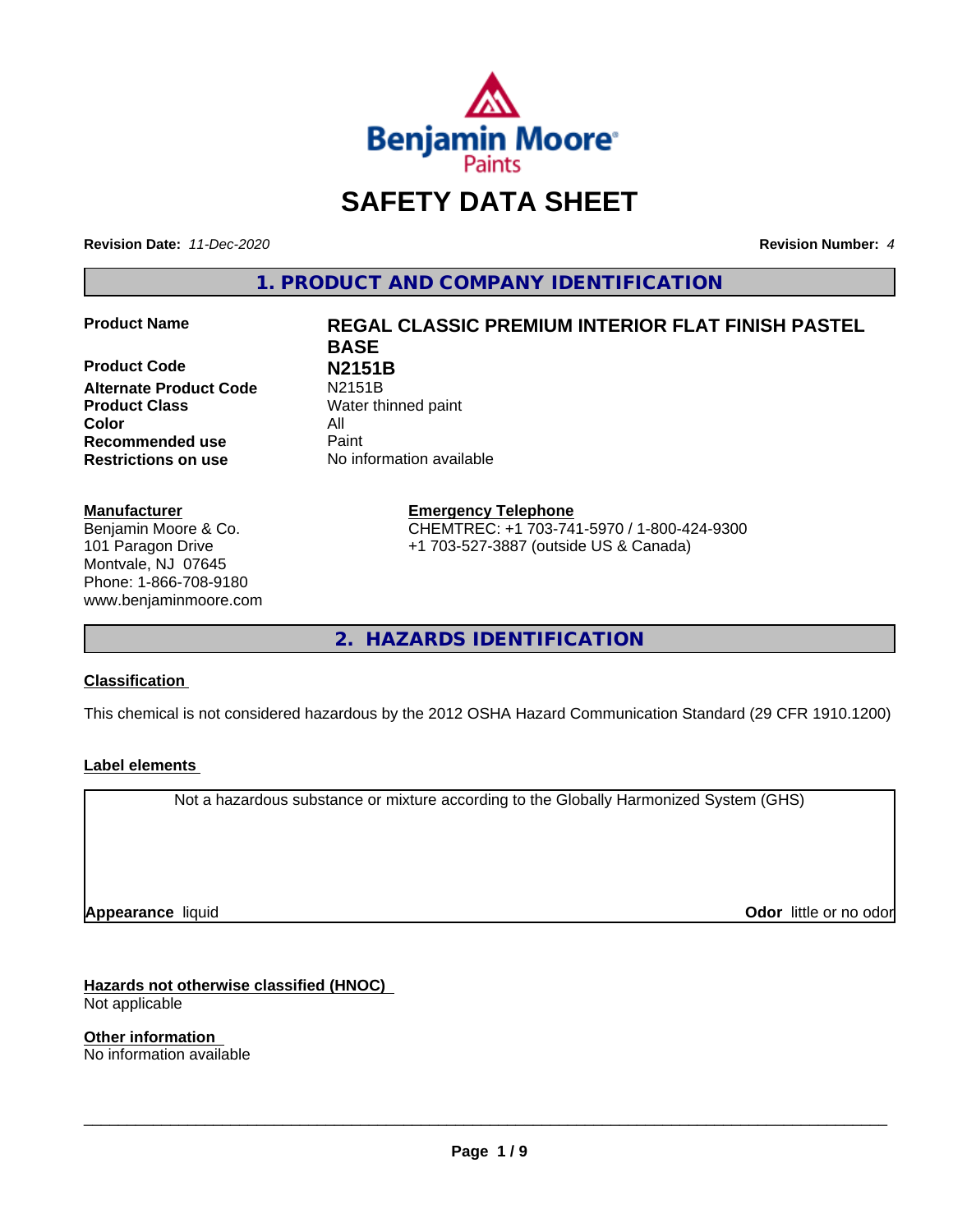**WARNING:** This product contains isothiazolinone compounds at levels of <0.1%. These substances are biocides commonly found in most paints and a variety of personal care products as a preservative. Certain individuals may be sensitive or allergic to these substances, even at low levels.

# **3. COMPOSITION INFORMATION ON COMPONENTS**

| <b>Chemical name</b>                      | CAS No.    | Weight-%  |
|-------------------------------------------|------------|-----------|
| Titanium dioxide                          | 13463-67-7 | $15 - 20$ |
| Limestone                                 | 1317-65-3  | $5 - 10$  |
| Kaolin, calcined                          | 92704-41-1 | $5 - 10$  |
| Diatomaceous earth                        | 61790-53-2 | - 5       |
| Propanoic acid, 2-methyl-, monoester with | 25265-77-4 | - 5       |
| 2,2,4-trimethyl-1,3-pentanediol           |            |           |

|                                                  | 4. FIRST AID MEASURES                                                                                         |  |  |
|--------------------------------------------------|---------------------------------------------------------------------------------------------------------------|--|--|
| <b>General Advice</b>                            | No hazards which require special first aid measures.                                                          |  |  |
| <b>Eye Contact</b>                               | Rinse thoroughly with plenty of water for at least 15 minutes and consult a<br>physician.                     |  |  |
| <b>Skin Contact</b>                              | Wash off immediately with soap and plenty of water while removing all<br>contaminated clothes and shoes.      |  |  |
| <b>Inhalation</b>                                | Move to fresh air. If symptoms persist, call a physician.                                                     |  |  |
| Ingestion                                        | Clean mouth with water and afterwards drink plenty of water. Consult a physician<br>if necessary.             |  |  |
| <b>Most Important</b><br><b>Symptoms/Effects</b> | None known.                                                                                                   |  |  |
| <b>Notes To Physician</b>                        | Treat symptomatically.                                                                                        |  |  |
|                                                  | 5. FIRE-FIGHTING MEASURES                                                                                     |  |  |
| <b>Suitable Extinguishing Media</b>              | Use extinguishing measures that are appropriate to local<br>circumstances and the surrounding environment.    |  |  |
|                                                  | Protective equipment and precautions for firefighters As in any fire, wear self-contained breathing apparatus |  |  |

pressure-demand, MSHA/NIOSH (approved or equivalent) and full protective gear.

extreme heat.

 $\overline{\phantom{a}}$  ,  $\overline{\phantom{a}}$  ,  $\overline{\phantom{a}}$  ,  $\overline{\phantom{a}}$  ,  $\overline{\phantom{a}}$  ,  $\overline{\phantom{a}}$  ,  $\overline{\phantom{a}}$  ,  $\overline{\phantom{a}}$  ,  $\overline{\phantom{a}}$  ,  $\overline{\phantom{a}}$  ,  $\overline{\phantom{a}}$  ,  $\overline{\phantom{a}}$  ,  $\overline{\phantom{a}}$  ,  $\overline{\phantom{a}}$  ,  $\overline{\phantom{a}}$  ,  $\overline{\phantom{a}}$ 

**Specific Hazards Arising From The Chemical Closed containers may rupture if exposed to fire or** 

**Sensitivity to mechanical impact** No

**Sensitivity to static discharge** No

**Flash Point Data**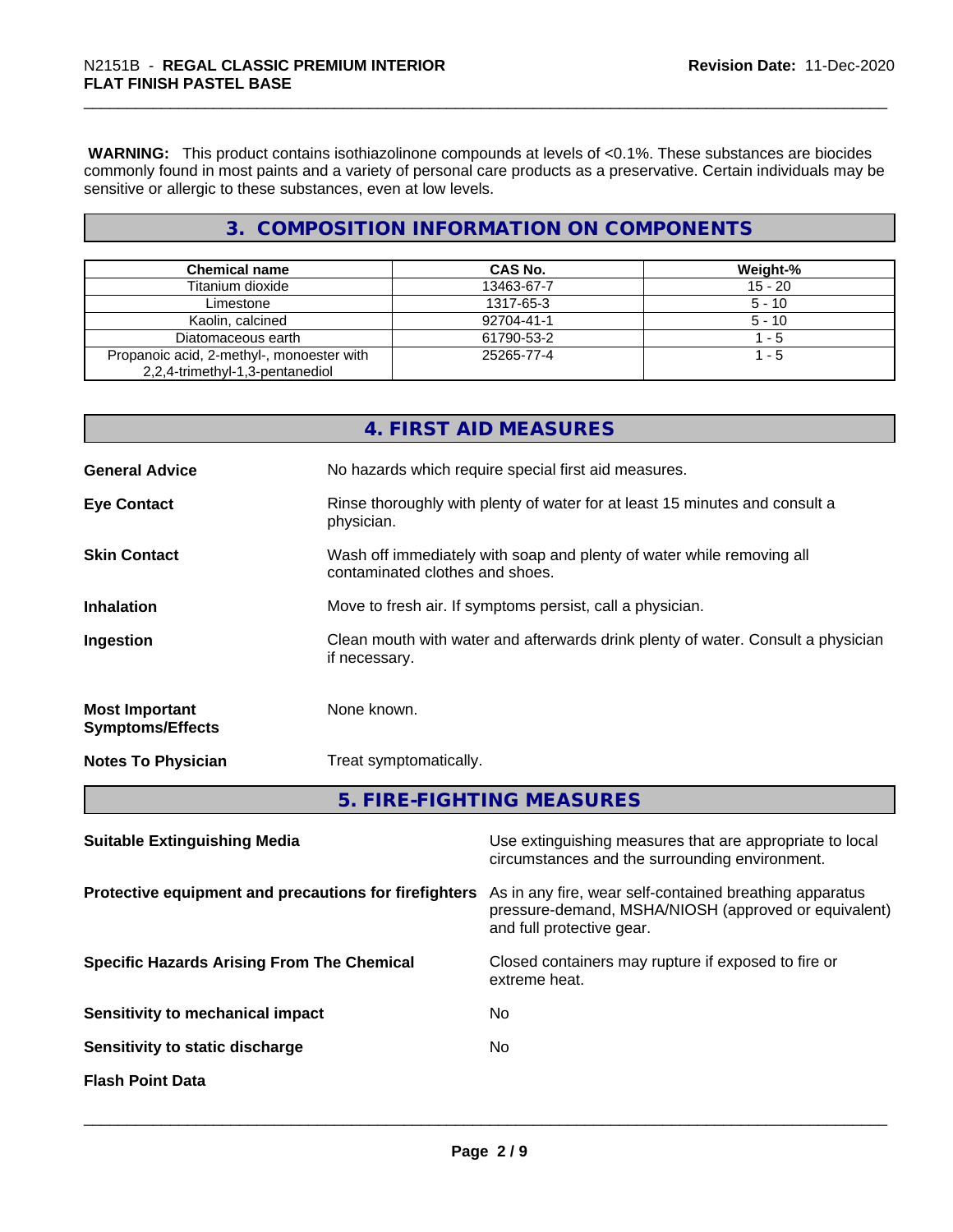| Flash point (°F)<br>Flash Point (°C)<br><b>Method</b>         |                        | Not applicable<br>Not applicable<br>Not applicable |                                |
|---------------------------------------------------------------|------------------------|----------------------------------------------------|--------------------------------|
| <b>Flammability Limits In Air</b>                             |                        |                                                    |                                |
| Lower flammability limit:<br><b>Upper flammability limit:</b> |                        | Not applicable<br>Not applicable                   |                                |
| <b>NFPA</b><br>Health: 1                                      | <b>Flammability: 0</b> | <b>Instability: 0</b>                              | <b>Special: Not Applicable</b> |
| <b>NFPA Legend</b><br>0 - Not Hazardous<br>4 Cliabthi         |                        |                                                    |                                |

1 - Slightly

2 - Moderate

3 - High

4 - Severe

*The ratings assigned are only suggested ratings, the contractor/employer has ultimate responsibilities for NFPA ratings where this system is used.*

*Additional information regarding the NFPA rating system is available from the National Fire Protection Agency (NFPA) at www.nfpa.org.*

# **6. ACCIDENTAL RELEASE MEASURES**

| <b>Personal Precautions</b>      | Avoid contact with skin, eyes and clothing. Ensure adequate ventilation.                                                                                                         |
|----------------------------------|----------------------------------------------------------------------------------------------------------------------------------------------------------------------------------|
| <b>Other Information</b>         | Prevent further leakage or spillage if safe to do so.                                                                                                                            |
| <b>Environmental precautions</b> | See Section 12 for additional Ecological Information.                                                                                                                            |
| <b>Methods for Cleaning Up</b>   | Soak up with inert absorbent material. Sweep up and shovel into suitable<br>containers for disposal.                                                                             |
|                                  | 7. HANDLING AND STORAGE                                                                                                                                                          |
| <b>Handling</b>                  | Avoid contact with skin, eyes and clothing. Avoid breathing vapors, spray mists or<br>sanding dust. In case of insufficient ventilation, wear suitable respiratory<br>equipment. |
| <b>Storage</b>                   | Keep container tightly closed. Keep out of the reach of children.                                                                                                                |
| <b>Incompatible Materials</b>    | No information available                                                                                                                                                         |

# **8. EXPOSURE CONTROLS/PERSONAL PROTECTION**

#### **Exposure Limits**

| <b>Chemical name</b> | <b>ACGIH TLV</b>         | <b>OSHA PEL</b>          |
|----------------------|--------------------------|--------------------------|
| Titanium dioxide     | TWA: $10 \text{ mg/m}^3$ | 15 mg/m $3$ - TWA        |
| Limestone            | N/E                      | 15 mg/m $3$ - TWA        |
|                      |                          | $5 \text{ ma/m}^3$ - TWA |
| Diatomaceous earth   | N/E                      |                          |
|                      |                          | 20 mppcf - TWA           |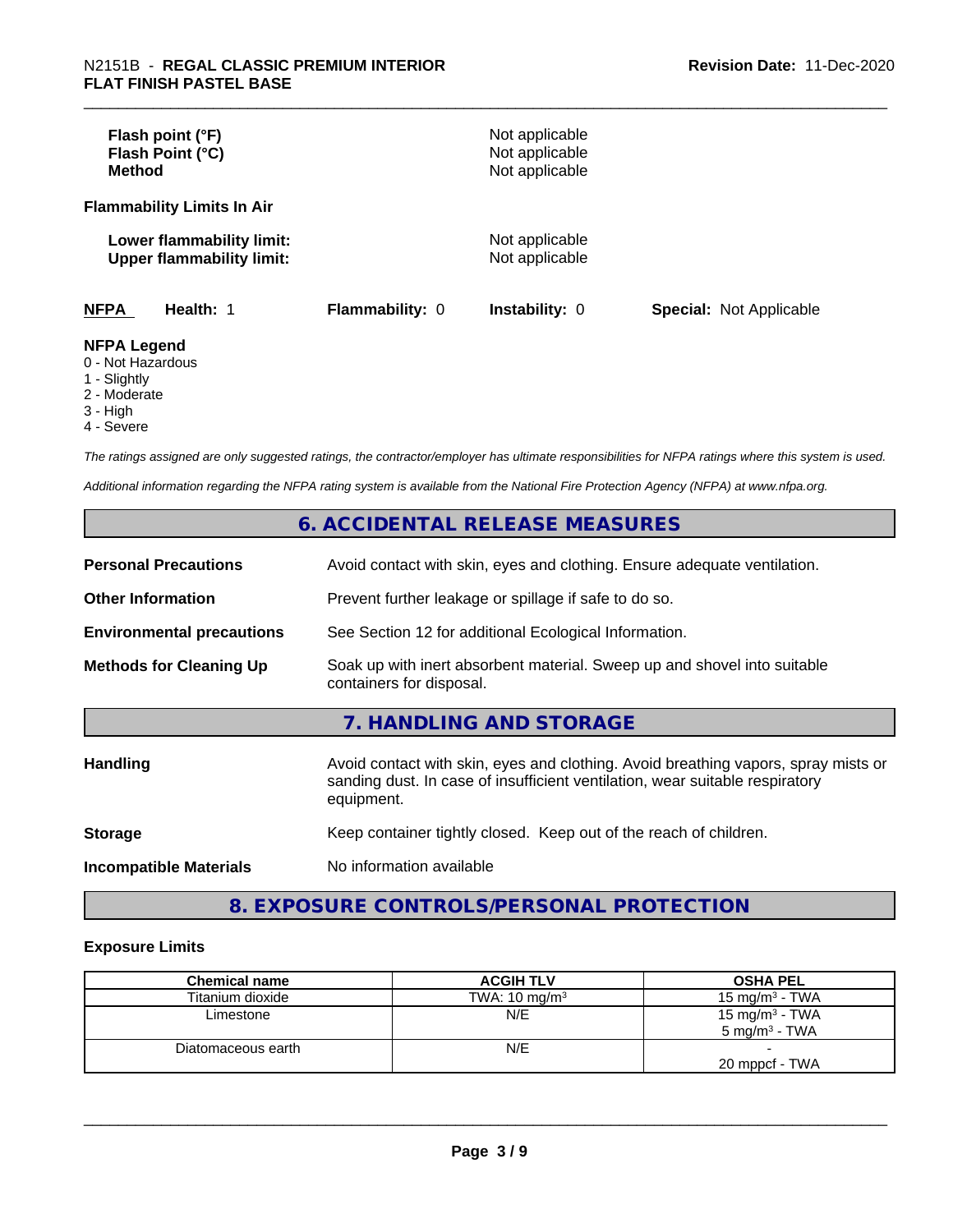#### **Legend**

ACGIH - American Conference of Governmental Industrial Hygienists Exposure Limits OSHA - Occupational Safety & Health Administration Exposure Limits N/E - Not Established

| <b>Engineering Measures</b>          | Ensure adequate ventilation, especially in confined areas.                                                                          |
|--------------------------------------|-------------------------------------------------------------------------------------------------------------------------------------|
| <b>Personal Protective Equipment</b> |                                                                                                                                     |
| <b>Eye/Face Protection</b>           | Safety glasses with side-shields.                                                                                                   |
| <b>Skin Protection</b>               | Protective gloves and impervious clothing.                                                                                          |
| <b>Respiratory Protection</b>        | In case of insufficient ventilation wear suitable respiratory equipment.                                                            |
| <b>Hygiene Measures</b>              | Avoid contact with skin, eyes and clothing. Remove and wash contaminated<br>clothing before re-use. Wash thoroughly after handling. |

#### **9. PHYSICAL AND CHEMICAL PROPERTIES**

**Appearance** liquid **Odor** little or no odor **Odor Threshold No information available No information available Density (lbs/gal)** 11.3 - 11.7 **Specific Gravity** 1.35 - 1.40 **pH pH**  $\blacksquare$ **Viscosity (cps)** No information available **Solubility(ies)** No information available **Water solubility** No information available **Evaporation Rate No information available No information available Vapor pressure** No information available **No information available Vapor density**<br> **We Solids**<br>
We Solid Wit, % Solids
and Minimized Contract Contract Contract Contract Contract Contract Contract Contract Contract Contract Contract Contract Contract Contract Contract Contract Contract Co **Wt. % Solids Vol. % Solids** 30 - 40 **Wt.** % Volatiles 40 - 50 **Vol. % Volatiles** 60 - 70 **VOC Regulatory Limit (g/L)** < 100 **Boiling Point (°F)** 212 **Boiling Point (°C)** 100 **Freezing point (°F)** 32 **Freezing Point (°C)** 0 **Flash point (°F)**<br> **Flash Point (°C)**<br> **Flash Point (°C)**<br> **C Flash Point (°C) Method** Not applicable<br> **Flammability (solid, gas)** Not applicable Not applicable **Flammability (solid, gas)**<br> **Upper flammability limit:** Not applicable Not applicable **Upper flammability limit:**<br> **Lower flammability limit:** Not applicable Not applicable **Lower flammability limit: Autoignition Temperature (°F)** No information available **Autoignition Temperature (°C)** No information available **Decomposition Temperature (°F)** No information available **Decomposition Temperature (°C)** No information available **Partition coefficient** No information available

# **10. STABILITY AND REACTIVITY**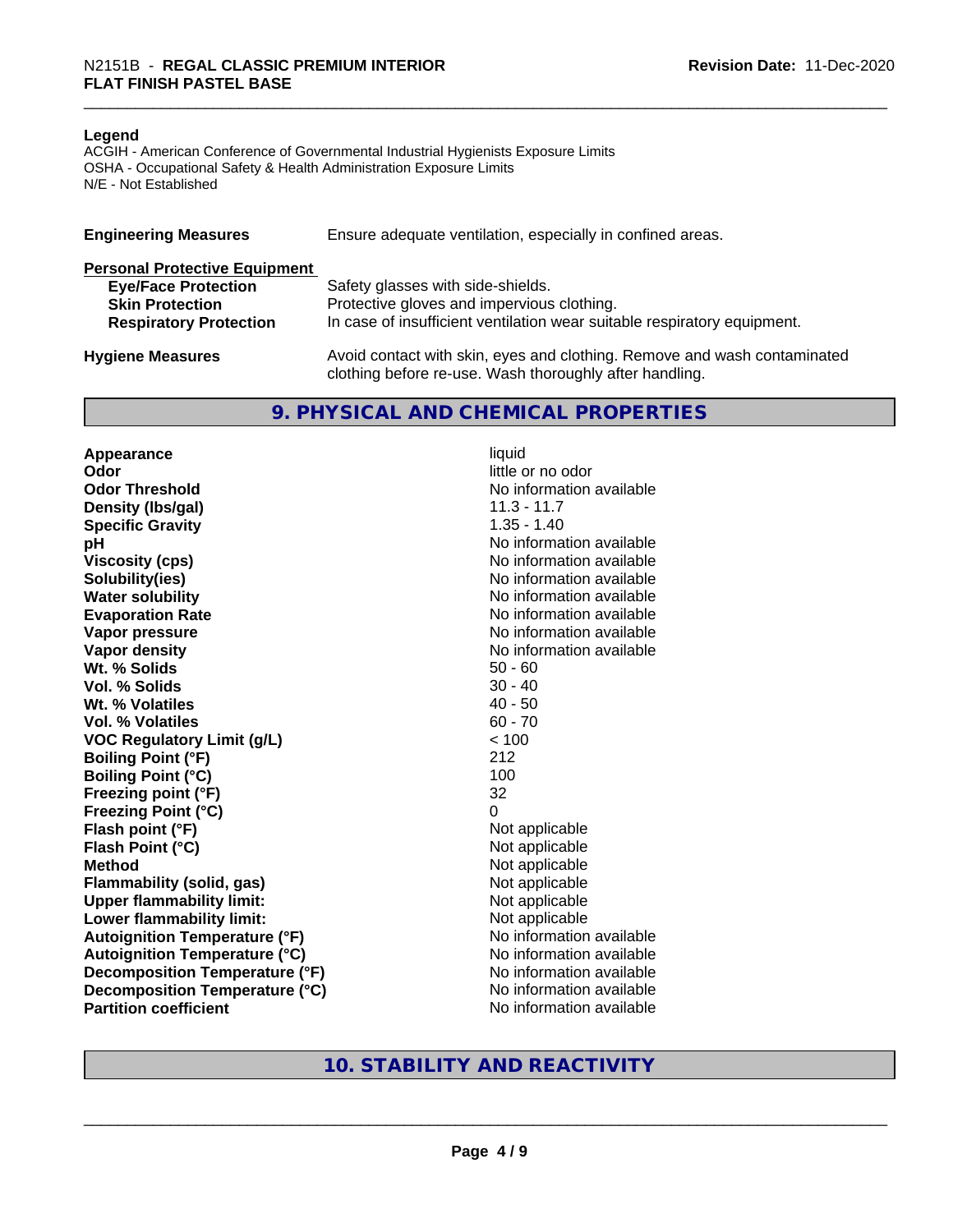| <b>Reactivity</b>                         | Not Applicable                           |
|-------------------------------------------|------------------------------------------|
| <b>Chemical Stability</b>                 | Stable under normal conditions.          |
| <b>Conditions to avoid</b>                | Prevent from freezing.                   |
| <b>Incompatible Materials</b>             | No materials to be especially mentioned. |
| <b>Hazardous Decomposition Products</b>   | None under normal use.                   |
| <b>Possibility of hazardous reactions</b> | None under normal conditions of use.     |

# **11. TOXICOLOGICAL INFORMATION**

| <b>Product Information</b>                                                                                                                                                                                                                                                                                                                                                     |                                                                                                                                                                                                                                                                                                                                                                                                                                                                                                                                                                                  |
|--------------------------------------------------------------------------------------------------------------------------------------------------------------------------------------------------------------------------------------------------------------------------------------------------------------------------------------------------------------------------------|----------------------------------------------------------------------------------------------------------------------------------------------------------------------------------------------------------------------------------------------------------------------------------------------------------------------------------------------------------------------------------------------------------------------------------------------------------------------------------------------------------------------------------------------------------------------------------|
| Information on likely routes of exposure                                                                                                                                                                                                                                                                                                                                       |                                                                                                                                                                                                                                                                                                                                                                                                                                                                                                                                                                                  |
| <b>Principal Routes of Exposure</b>                                                                                                                                                                                                                                                                                                                                            | Eye contact, skin contact and inhalation.                                                                                                                                                                                                                                                                                                                                                                                                                                                                                                                                        |
| <b>Acute Toxicity</b>                                                                                                                                                                                                                                                                                                                                                          |                                                                                                                                                                                                                                                                                                                                                                                                                                                                                                                                                                                  |
| <b>Product Information</b>                                                                                                                                                                                                                                                                                                                                                     | No information available                                                                                                                                                                                                                                                                                                                                                                                                                                                                                                                                                         |
|                                                                                                                                                                                                                                                                                                                                                                                | Symptoms related to the physical, chemical and toxicological characteristics                                                                                                                                                                                                                                                                                                                                                                                                                                                                                                     |
| <b>Symptoms</b>                                                                                                                                                                                                                                                                                                                                                                | No information available                                                                                                                                                                                                                                                                                                                                                                                                                                                                                                                                                         |
|                                                                                                                                                                                                                                                                                                                                                                                | Delayed and immediate effects as well as chronic effects from short and long-term exposure                                                                                                                                                                                                                                                                                                                                                                                                                                                                                       |
| Eye contact<br><b>Skin contact</b><br><b>Inhalation</b><br>Ingestion<br><b>Sensitization</b><br><b>Neurological Effects</b><br><b>Mutagenic Effects</b><br><b>Reproductive Effects</b><br><b>Developmental Effects</b><br><b>Target organ effects</b><br><b>STOT - single exposure</b><br><b>STOT - repeated exposure</b><br>Other adverse effects<br><b>Aspiration Hazard</b> | May cause slight irritation.<br>Substance may cause slight skin irritation. Prolonged or repeated contact may dry<br>skin and cause irritation.<br>May cause irritation of respiratory tract.<br>Ingestion may cause gastrointestinal irritation, nausea, vomiting and diarrhea.<br>No information available<br>No information available.<br>No information available.<br>No information available.<br>No information available.<br>No information available.<br>No information available.<br>No information available.<br>No information available.<br>No information available |
| <b>Numerical measures of toxicity</b>                                                                                                                                                                                                                                                                                                                                          |                                                                                                                                                                                                                                                                                                                                                                                                                                                                                                                                                                                  |
|                                                                                                                                                                                                                                                                                                                                                                                | The following values are calculated based on chapter 3.1 of the GHS document                                                                                                                                                                                                                                                                                                                                                                                                                                                                                                     |
| ATEmix (oral)                                                                                                                                                                                                                                                                                                                                                                  | 40430 mg/kg                                                                                                                                                                                                                                                                                                                                                                                                                                                                                                                                                                      |

| A I Emix (oral)        | 40430 mg/kg   |
|------------------------|---------------|
| <b>ATEmix (dermal)</b> | 1114830 mg/kg |

# **Component Information**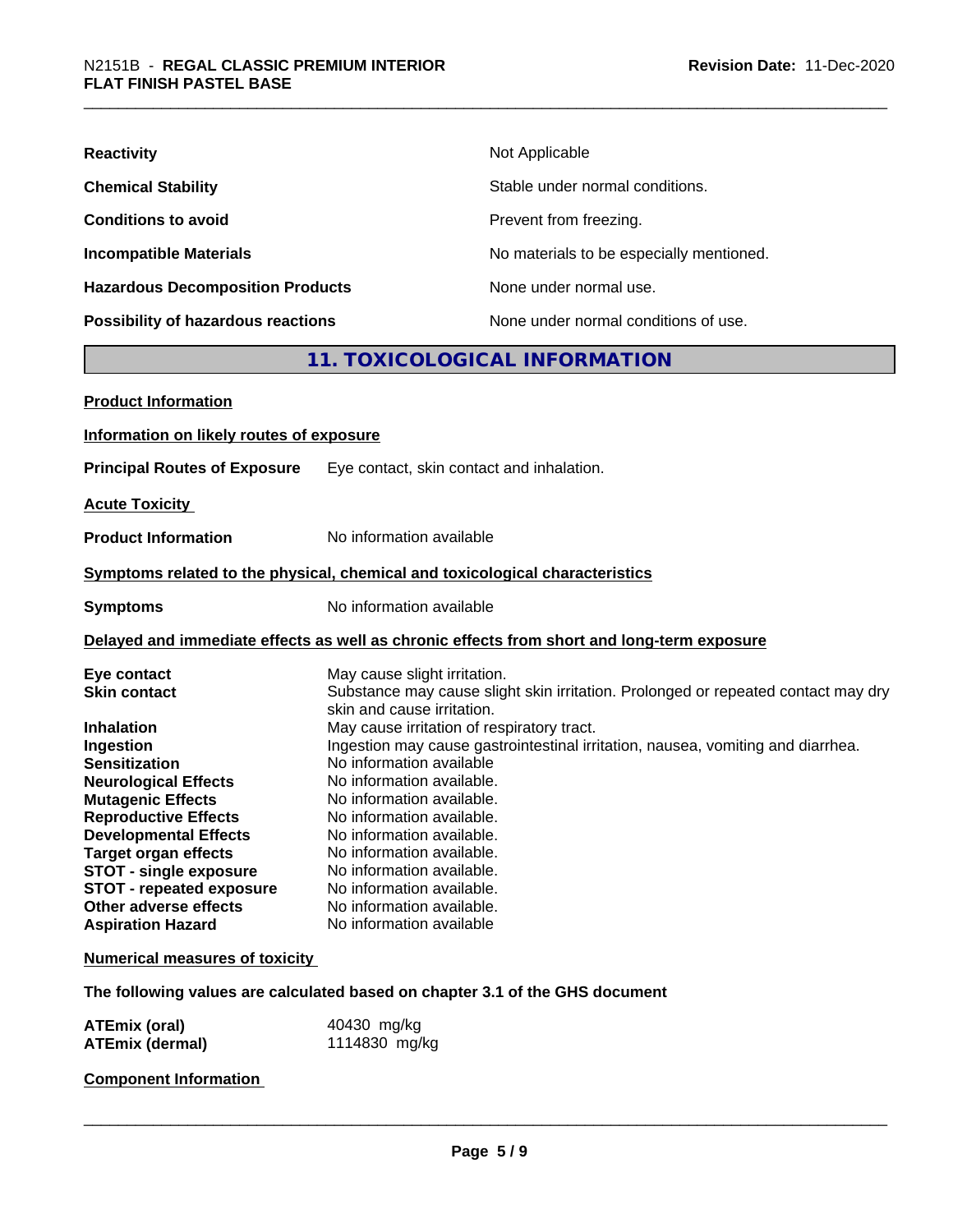| Chemical name                   | Oral LD50            | Dermal LD50           | Inhalation LC50 |
|---------------------------------|----------------------|-----------------------|-----------------|
| Titanium dioxide                | > 10000 mg/kg (Rat)  |                       |                 |
| 13463-67-7                      |                      |                       |                 |
| Kaolin, calcined                | $>$ 2000 mg/kg (Rat) |                       |                 |
| 92704-41-1                      |                      |                       |                 |
| Propanoic acid, 2-methyl-,      | $=$ 3200 mg/kg (Rat) | $> 15200$ mg/kg (Rat) |                 |
| monoester with                  |                      |                       |                 |
| 2,2,4-trimethyl-1,3-pentanediol |                      |                       |                 |
| 25265-77-4                      |                      |                       |                 |

#### **Chronic Toxicity**

#### **Carcinogenicity**

*The information below indicateswhether each agency has listed any ingredient as a carcinogen:.*

| <b>Chemical name</b>  | <b>IARC</b>                            | <b>NTP</b> | ດເ⊔∧<br>UJNA |
|-----------------------|----------------------------------------|------------|--------------|
|                       | . .<br>םר<br>Possible<br>⊧ Human<br>∠∟ |            | Listed       |
| dioxide ו<br>Fitanium | Carcinogen                             |            |              |

• Although IARC has classified titanium dioxide as possibly carcinogenic to humans (2B), their summary concludes: "No significant exposure to titanium dioxide is thought to occur during the use of products in which titanium dioxide is bound to other materials, such as paint."

#### **Legend**

IARC - International Agency for Research on Cancer NTP - National Toxicity Program OSHA - Occupational Safety & Health Administration

**12. ECOLOGICAL INFORMATION**

# **Ecotoxicity Effects**

The environmental impact of this product has not been fully investigated.

#### **Product Information**

#### **Acute Toxicity to Fish**

No information available

#### **Acute Toxicity to Aquatic Invertebrates**

No information available

#### **Acute Toxicity to Aquatic Plants**

No information available

#### **Persistence / Degradability**

No information available.

#### **Bioaccumulation**

There is no data for this product.

#### **Mobility in Environmental Media**

No information available.

### **Ozone**

No information available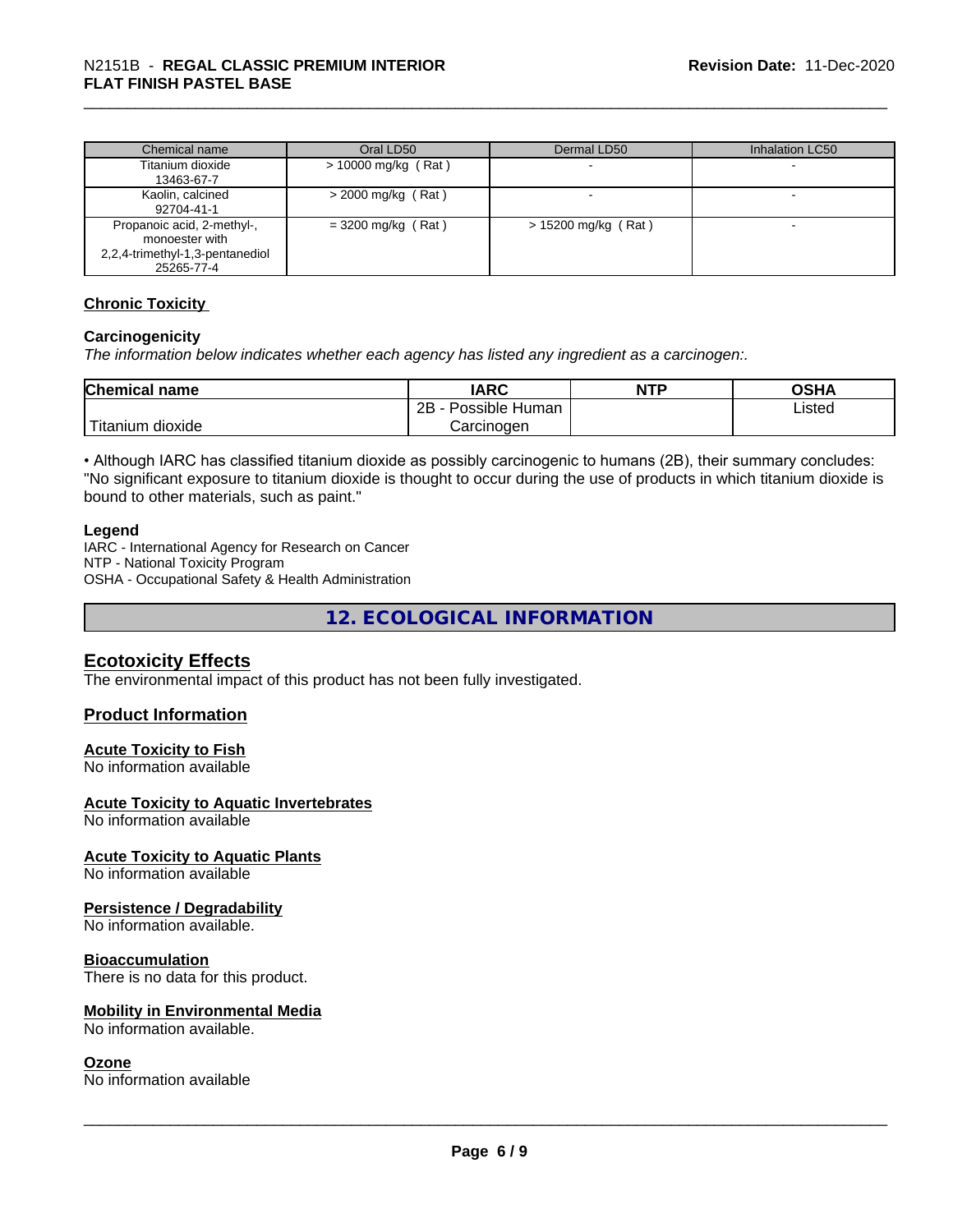#### **Component Information**

#### **Acute Toxicity to Fish**

Titanium dioxide  $LC50:$  > 1000 mg/L (Fathead Minnow - 96 hr.)

#### **Acute Toxicity to Aquatic Invertebrates**

No information available

#### **Acute Toxicity to Aquatic Plants**

No information available

|                              | 13. DISPOSAL CONSIDERATIONS                                                                                                                                                                                               |
|------------------------------|---------------------------------------------------------------------------------------------------------------------------------------------------------------------------------------------------------------------------|
| <b>Waste Disposal Method</b> | Dispose of in accordance with federal, state, and local regulations. Local<br>requirements may vary, consult your sanitation department or state-designated<br>environmental protection agency for more disposal options. |
|                              | 14. TRANSPORT INFORMATION                                                                                                                                                                                                 |
| <b>DOT</b>                   | Not regulated                                                                                                                                                                                                             |
| <b>ICAO / IATA</b>           | Not regulated                                                                                                                                                                                                             |
| <b>IMDG/IMO</b>              | Not regulated                                                                                                                                                                                                             |
|                              | <b>15. REGULATORY INFORMATION</b>                                                                                                                                                                                         |

# **International Inventories**

| <b>TSCA: United States</b> | Yes - All components are listed or exempt. |
|----------------------------|--------------------------------------------|
| <b>DSL: Canada</b>         | Yes - All components are listed or exempt. |

# **Federal Regulations**

#### **SARA 311/312 hazardous categorization**

| Acute health hazard               | Nο |
|-----------------------------------|----|
| <b>Chronic Health Hazard</b>      | Nο |
| Fire hazard                       | N٥ |
| Sudden release of pressure hazard | N٥ |
| Reactive Hazard                   | N٥ |

### **SARA 313**

Section 313 of Title III of the Superfund Amendments and Reauthorization Act of 1986 (SARA). This product contains a chemical or chemicals which are subject to the reporting requirements of the Act and Title 40 of the Code of Federal Regulations, Part 372: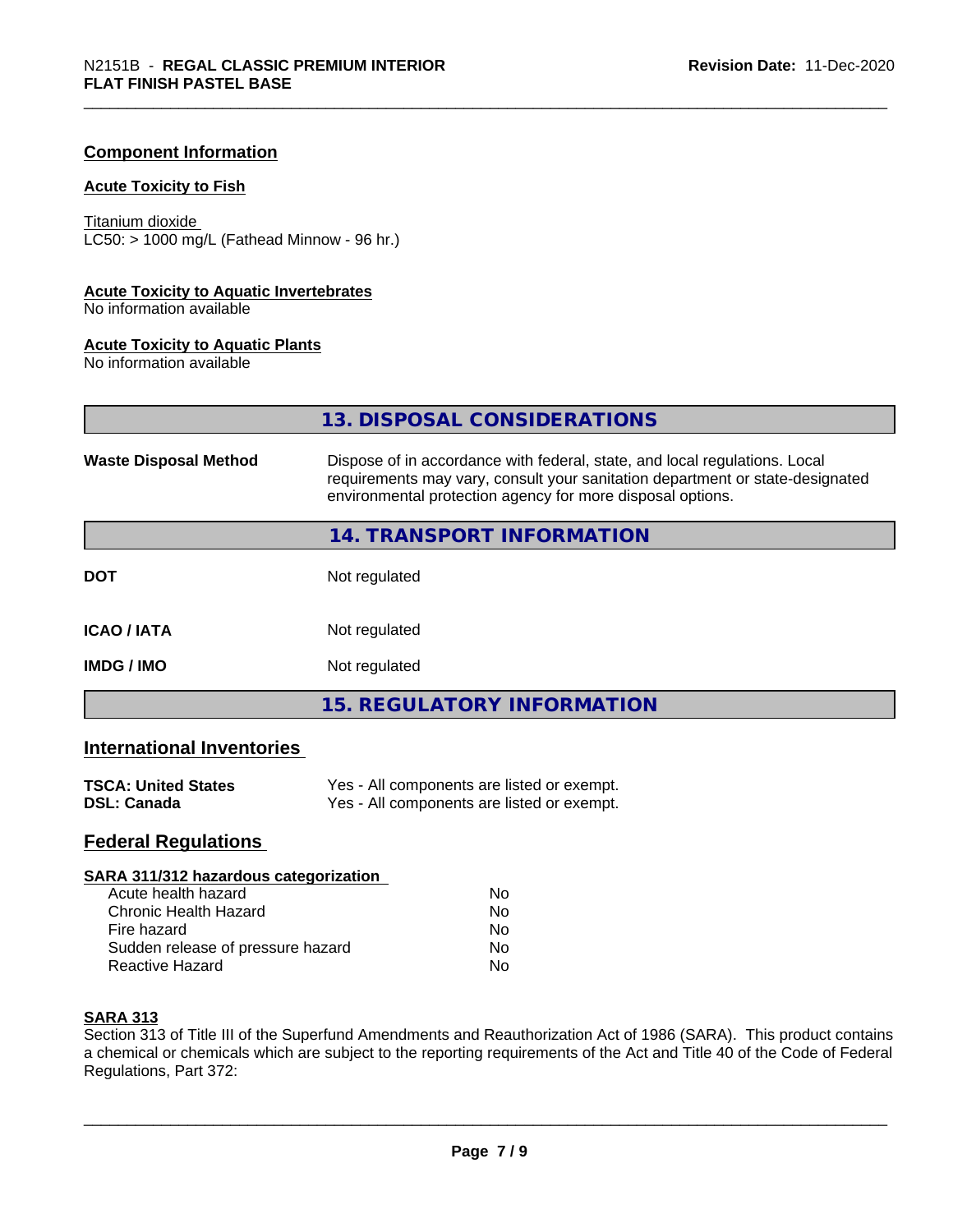#### *None*

#### **Clean Air Act,Section 112 Hazardous Air Pollutants (HAPs) (see 40 CFR 61)**

This product contains the following HAPs:

*None*

# **US State Regulations**

#### **California Proposition 65**

**AN** WARNING: Cancer and Reproductive Harm– www.P65warnings.ca.gov

#### **State Right-to-Know**

| <b>Chemical name</b> | <b>Massachusetts</b> | <b>New Jersey</b> | Pennsylvania |
|----------------------|----------------------|-------------------|--------------|
| Titanium dioxide     |                      |                   |              |
| _imestone            |                      |                   |              |
| Diatomaceous earth   |                      |                   |              |

#### **Legend**

X - Listed

# **16. OTHER INFORMATION**

| HMIS | Health: 1 | <b>Flammability: 0</b> | <b>Reactivity: 0 PPE: -</b> |  |
|------|-----------|------------------------|-----------------------------|--|
|      |           |                        |                             |  |

#### **HMIS Legend**

- 0 Minimal Hazard
- 1 Slight Hazard
- 2 Moderate Hazard
- 3 Serious Hazard
- 4 Severe Hazard
- **Chronic Hazard**

X - Consult your supervisor or S.O.P. for "Special" handling instructions.

*Note: The PPE rating has intentionally been left blank. Choose appropriate PPE that will protect employees from the hazards the material will present under the actual normal conditions of use.*

*Caution: HMISÒ ratings are based on a 0-4 rating scale, with 0 representing minimal hazards or risks, and 4 representing significant hazards or risks. Although HMISÒ ratings are not required on MSDSs under 29 CFR 1910.1200, the preparer, has chosen to provide them. HMISÒ ratings are to be used only in conjunction with a fully implemented HMISÒ program by workers who have received appropriate HMISÒ training. HMISÒ is a registered trade and service mark of the NPCA. HMISÒ materials may be purchased exclusively from J. J. Keller (800) 327-6868.*

 **WARNING!** If you scrape, sand, or remove old paint, you may release lead dust. LEAD IS TOXIC. EXPOSURE TO LEAD DUST CAN CAUSE SERIOUS ILLNESS, SUCH AS BRAIN DAMAGE, ESPECIALLY IN CHILDREN. PREGNANT WOMEN SHOULD ALSO AVOID EXPOSURE.Wear a NIOSH approved respirator to control lead exposure. Clean up carefully with a HEPA vacuum and a wet mop. Before you start, find out how to protect yourself and your family by contacting the National Lead Information Hotline at 1-800-424-LEAD or log on to www.epa.gov/lead.